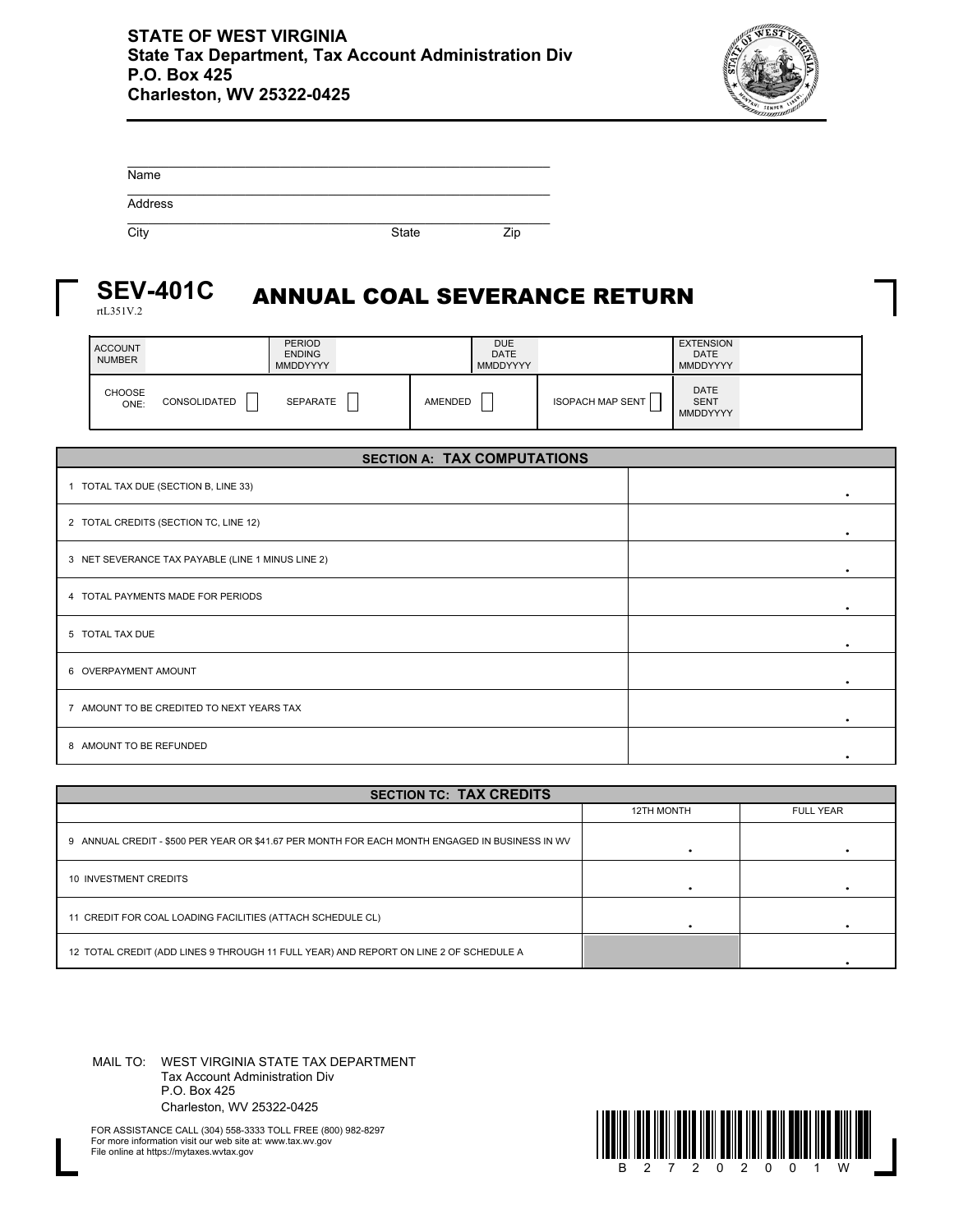ACCOUNT#

 $\overline{\mathsf{L}}$ 

| <b>SECTION B: TAX COMPUTATIONS</b>                |                                         |                                                                   |                       |  |  |  |
|---------------------------------------------------|-----------------------------------------|-------------------------------------------------------------------|-----------------------|--|--|--|
| LOCAL TAX (ALL COAL MINED, PROCESSED OR SOLD)     | COLUMN <sub>C</sub><br><b>TOTAL TAX</b> |                                                                   |                       |  |  |  |
|                                                   |                                         |                                                                   |                       |  |  |  |
|                                                   |                                         |                                                                   |                       |  |  |  |
|                                                   |                                         |                                                                   | \$                    |  |  |  |
| <b>REGULAR COAL</b>                               | JULY 1, 2021 TO JUNE 30, 2022           | SOLD TO ELECTRIC POWER PRODUCERS<br>JULY 1, 2020 TO JUNE 30, 2021 | <b>SOLD TO OTHERS</b> |  |  |  |
| 16 TONS MINED                                     |                                         |                                                                   |                       |  |  |  |
| 17 TONS PROCESSED                                 |                                         |                                                                   |                       |  |  |  |
| 18 TOTAL TONS                                     |                                         |                                                                   |                       |  |  |  |
| 19 GROSS VALUE                                    |                                         |                                                                   |                       |  |  |  |
| 20 RATE                                           | 0.0265                                  | 0.0335                                                            | 0.0465                |  |  |  |
| 21 NET STATE SEVERANCE TAX<br>(LINE 20 X LINE 19) |                                         |                                                                   |                       |  |  |  |
| 22 MINIMUM TAX (LINE 16 X 0.75)                   |                                         |                                                                   |                       |  |  |  |
| 23 GREATER OF LINE 21 OR LINE 22                  |                                         |                                                                   |                       |  |  |  |
|                                                   |                                         |                                                                   | \$                    |  |  |  |
| THIN SEAM 37" TO 45"                              |                                         |                                                                   |                       |  |  |  |
|                                                   |                                         |                                                                   |                       |  |  |  |
|                                                   |                                         |                                                                   |                       |  |  |  |
|                                                   |                                         |                                                                   | 0.0165                |  |  |  |
|                                                   |                                         |                                                                   | Ş                     |  |  |  |
| THIN SEAM UNDER 37"                               |                                         |                                                                   |                       |  |  |  |
|                                                   |                                         |                                                                   |                       |  |  |  |
|                                                   |                                         |                                                                   |                       |  |  |  |
|                                                   |                                         |                                                                   |                       |  |  |  |
|                                                   |                                         |                                                                   |                       |  |  |  |
|                                                   |                                         |                                                                   |                       |  |  |  |